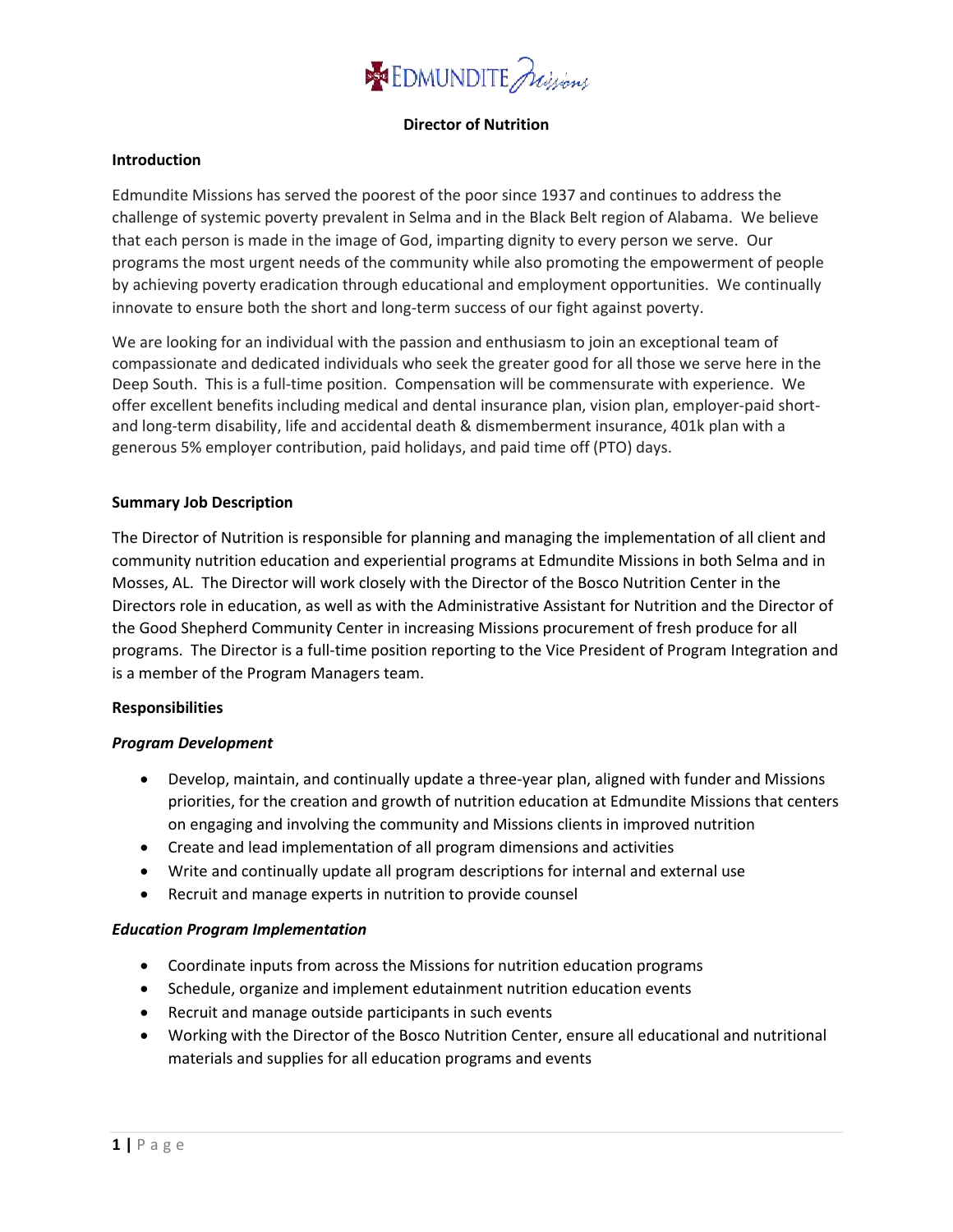

## *Retail Relationships Development*

- Develop and manage relationships with 2-3 retail outlets around the Missions campus to carry improved nutrition content or fresh foods
- Work with Extension and farmer organization partners to arrange supply
- Monitor use

## *Black Farmer Initiatives*

- Assist Director of the Bosco Nutrition Center and the Director of the Good Shepherd Community Center to grow fresh foods procurement for all Missions operations
- Arrange for, schedule, promote, and manage farmers' markets on the Missions campus, in close coordination with farmer cooperative partners
- In close collaboration with the Vice President, Program Integration, develop the impact grantmaking process and advisory board
- With the Vice President, Program Integration, oversee the beta test of a black farmer grantmaking program to improve fresh produce infrastructure

## *Performance Measurement*

- Working closely with the Vice President, Program Integration, develop a set of outputs and outcomes indicators as well as a dedicated set of quality measures
- Develop data collection and recording systems, consistent with the Missions Apricot performance system
- Input and maintain all associated data, producing outputs and reports on request

### *Program Administration*

- Develop and maintain budgets for the program in line with funding parameters
- Write annual funder grant reports
- Provide to Vice President of Program Integration and Vice President of Philanthropy data and stories in support of Board reporting and program fundraising
- Attend weekly Program Manager meetings

### **Perform other duties as assigned**

### **Characteristics**

- An unquestionable personal code of ethics, integrity and trust
- An understanding of the Catholic Church, its teachings and traditions
- Personal compassion for and commitment to those in need and respect for all individuals irrespective of their personal circumstances
- Comfortable with change and change management
- Strong verbal communications skills
- High energy and creativity
- An entrepreneurial spirit that thrives on challenge and organizational growth

# **Requirements**

Resident in Selma, Alabama or nearby community